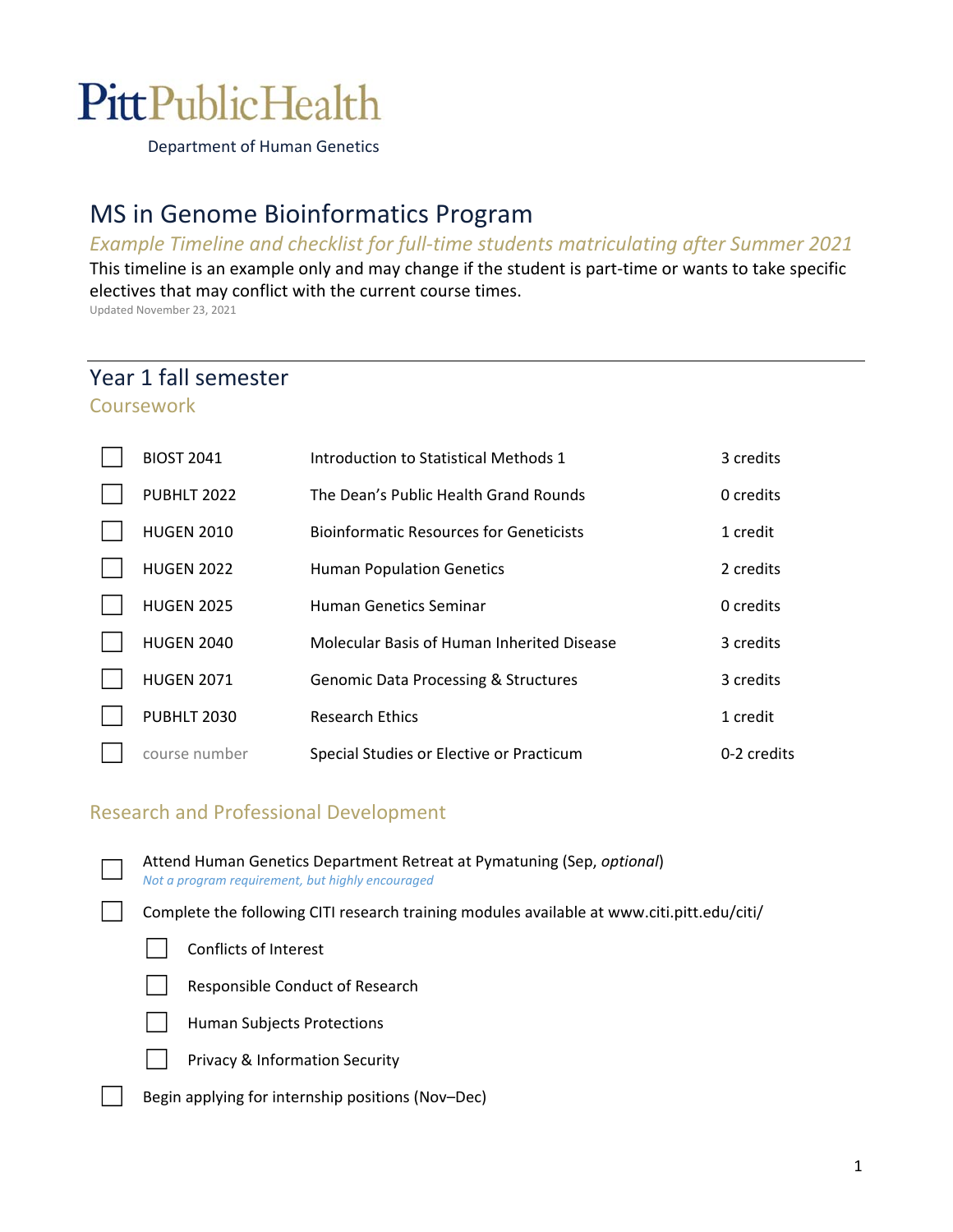# Year 1 spring semester

## **Coursework**

| <b>HUGEN 2025</b> | <b>Human Genetics Seminar</b>            | 0 credits   |
|-------------------|------------------------------------------|-------------|
| <b>HUGEN 2072</b> | Genomic Data Pipelines & Tools           | 3 credits   |
| <b>HUGEN 2073</b> | Genomic Data Visualization & Integration | 3 credits   |
| <b>HUGEN 2090</b> | <b>Genetic of Complex Diseases I</b>     | 2 credits   |
| <b>HUGEN 2091</b> | <b>Genetic of Complex Diseases II</b>    | 1 credit    |
| PUBHLT 2022       | The Dean's Public Health Grand Rounds    | 0 credits   |
| course number     | Special Studies or Elective or Practicum | 0-6 credits |

## Professional Development

□ Secure summer internship (Apr)

## Year 1 summer semester

## Professional Development

□ Complete Internship (Aug)